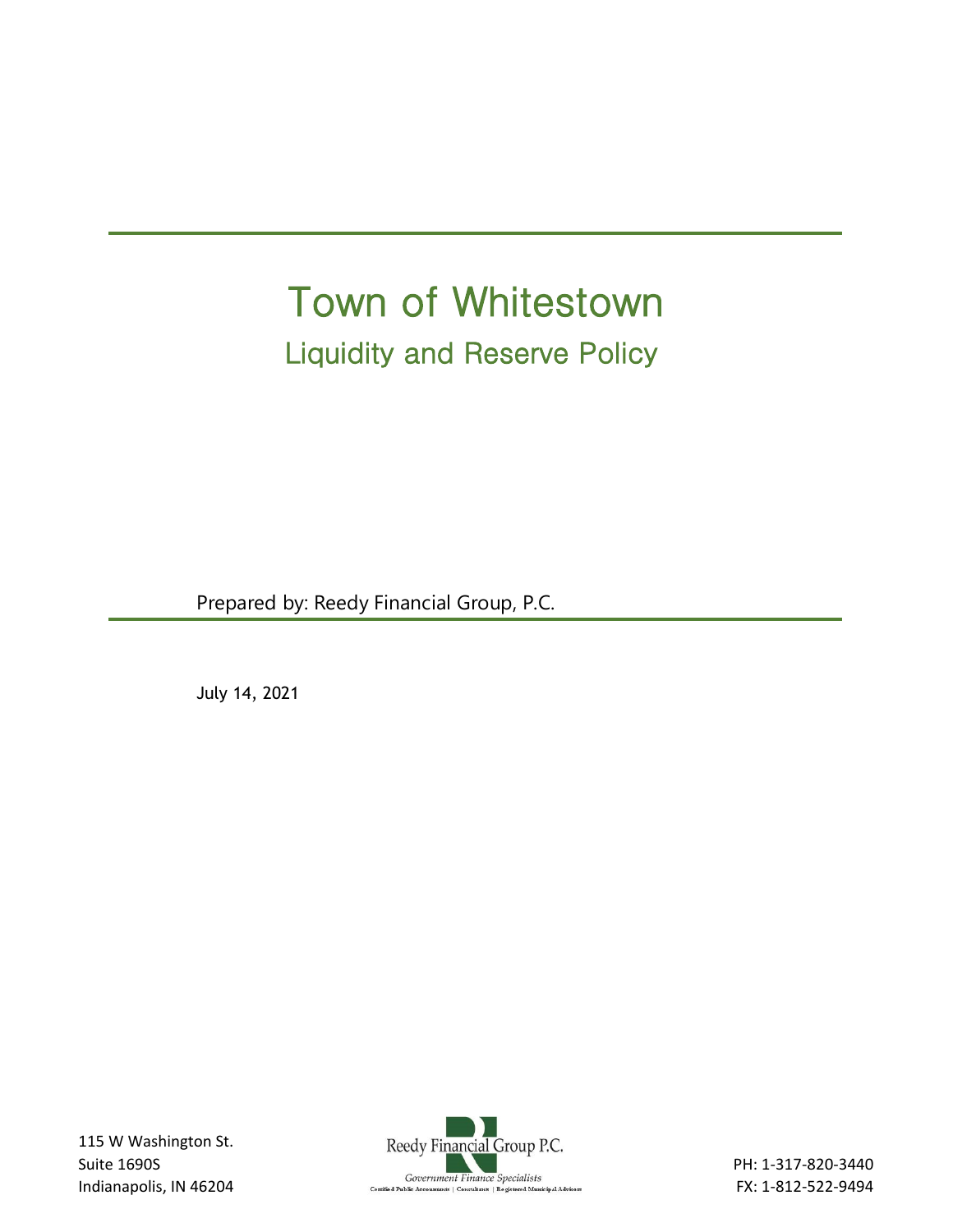## **Table of Contents**

## Town of Whitestown **Reserve and Liquidity Policy**

| <b>Utility Liquidity</b>            | Page          |
|-------------------------------------|---------------|
| Waterworks                          | 1             |
| Wastewater                          | $\mathcal{P}$ |
| <b>Town Funds Reserve</b>           |               |
| <b>Property Tax Funded Reserves</b> | 3             |



PH: 1-317-820-3440 FX: 1-812-522-9494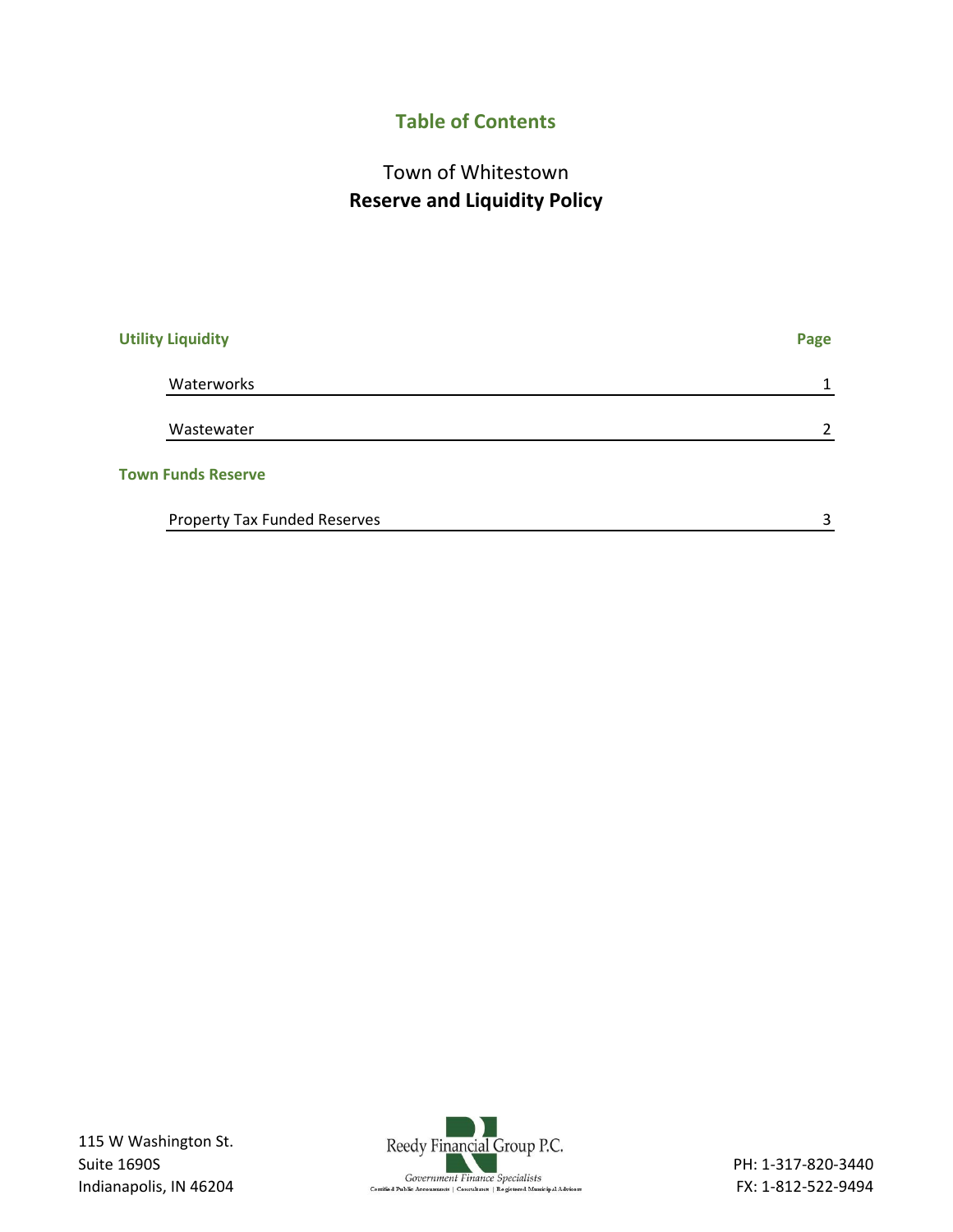### **Water Utility Reserve/Liquidity Report**

| (1) Annual Water Utility Operating Expenses                              | \$  | 2,865,709.00 |
|--------------------------------------------------------------------------|-----|--------------|
| Sixty (60) Days Operating Expense<br>(Required)                          | \$  | 471,075.45   |
| Ninety (90) Days Operating Expense<br>(Preferred)                        | \$  | 706,613.18   |
| <b>Operating Cash Balance</b><br>For the Period Ending December 31, 2020 | \$. | 1,987,032.98 |
| Days of Operating Expense On Hand                                        |     | 253          |

(1) 2020 Actual Expenditures

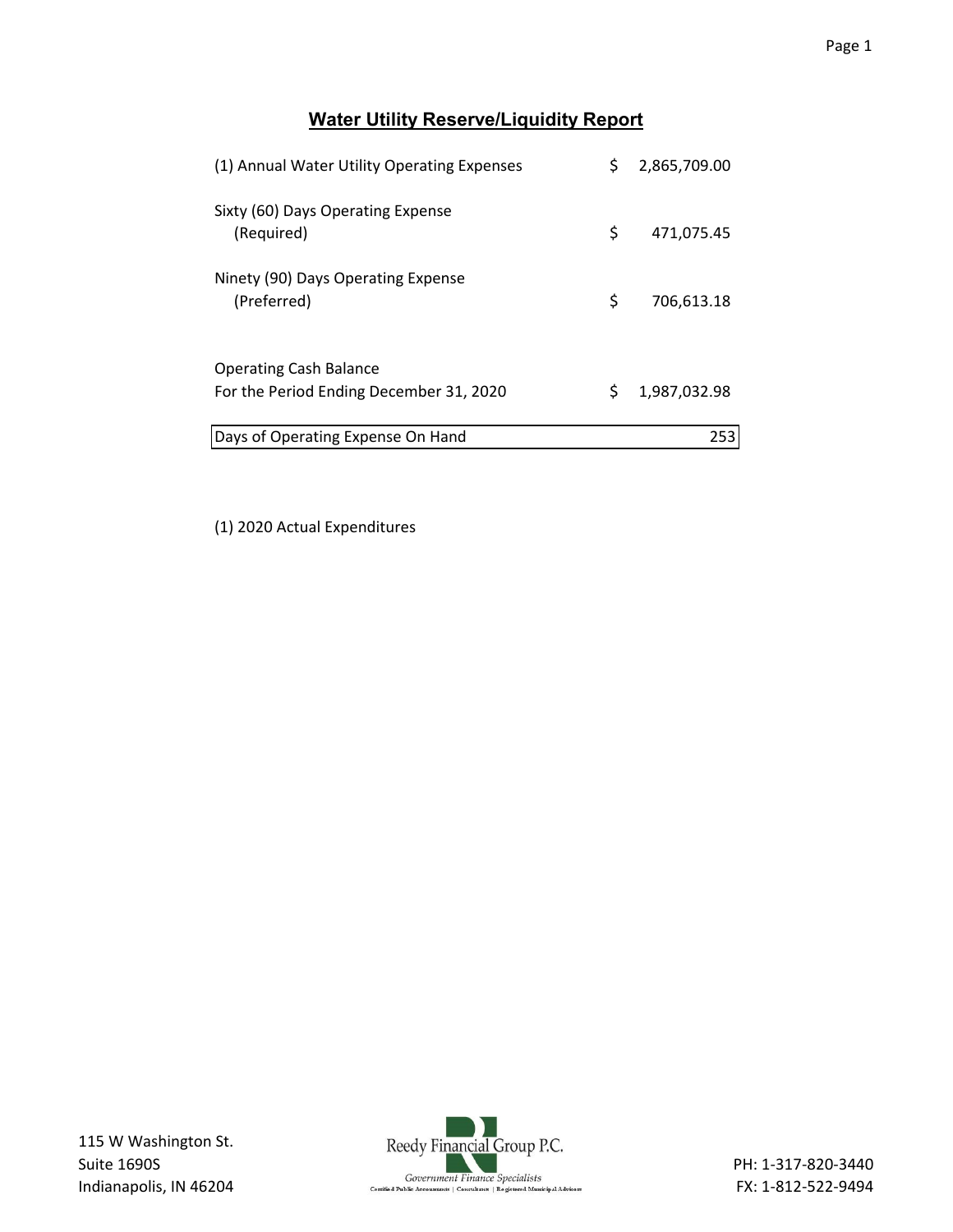### **Sewer Utility Reserve/Liquidity Report**

| (1) Annual Sewer Utility Operating Expenses                              | \$  | 3,279,344.00 |
|--------------------------------------------------------------------------|-----|--------------|
| Sixty (60) Days Operating Expense<br>(Required)                          | \$  | 539,070.25   |
| Ninety (90) Days Operating Expense<br>(Preferred)                        | \$  | 808,605.37   |
| <b>Operating Cash Balance</b><br>For the Period Ending December 31, 2020 | \$. | 3,810,922.34 |
| Days of Operating Expense On Hand                                        |     | 424          |

(1) 2020 Actual Expenditures